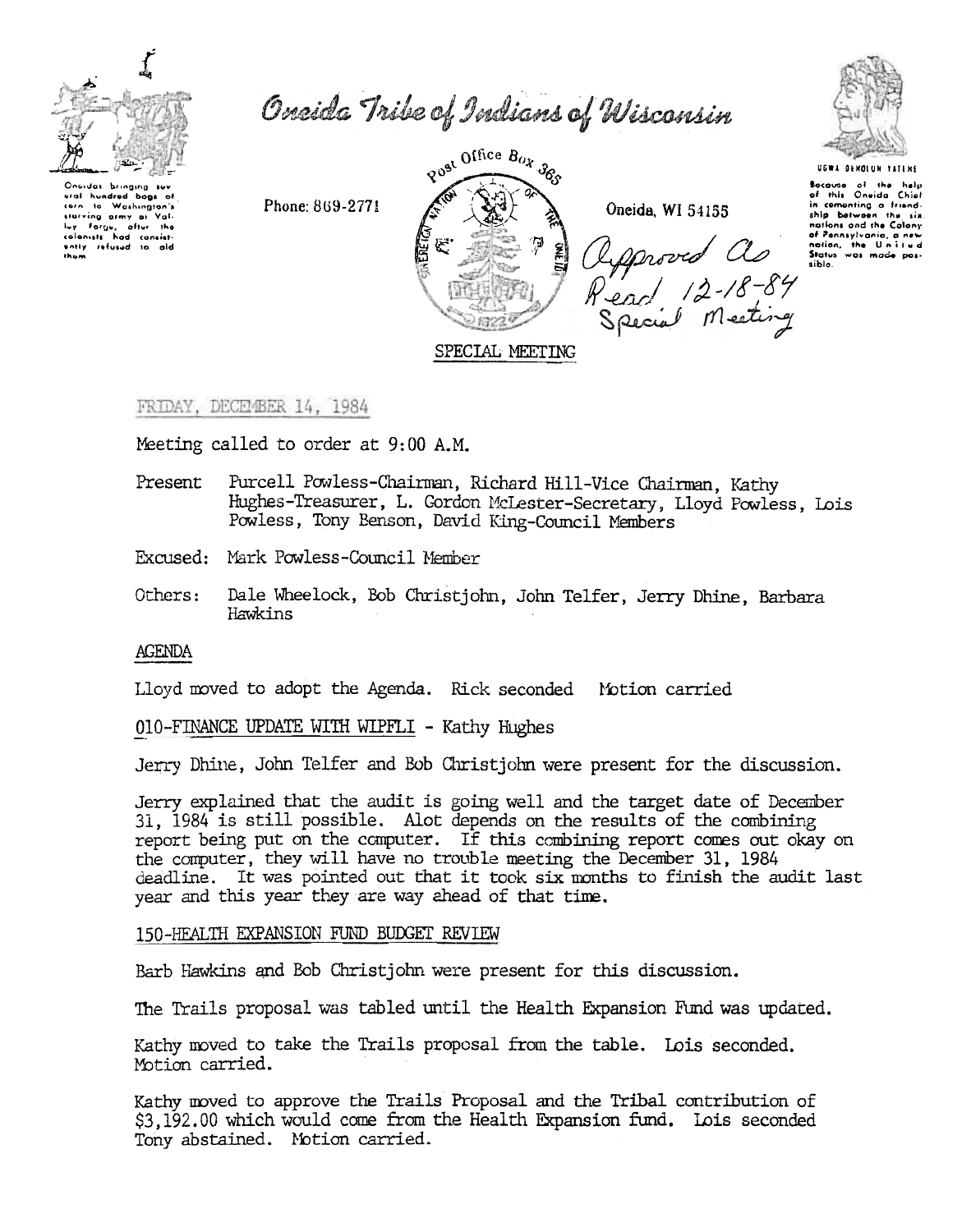Oneida Tribe of Indians of Wisconsin Special Meeting -December 14, 1984 Page 2

#### HEALTH EXPANSION FUND (CONTINUED)

Tony was asked to provide the Business Conmittee with copies of the policies the Health Board has been using for the Health Expansion Fund.

## TABLED ADOLESCENT PREGNANCY PREVENTION PROPOSAL

Kathy moved to take the Adolescent Pregnancy Prevention Proposal fram the table for discussion. Dave seconded. Motion carried.

Bob Christjohn explained that the Tribe will not know until next week if this proposal has been funded and asked that it remain tabled until then.

Lloyd moved to table the Adolescent Pregnancy Prevention Proposal. Kathy seconded. Lois abstained. Motion carried.

# FIRE PROTECTION BUDGET

Kathy moved to take the Fire Protection Budget from the table. Dave seconded Notion carried.

Kathy moved to approve the Fire Protection Budget, which is \$8,000 from the B. I.A. for acquisition and distribution of fire extinguishers, smoke detectors and training for use of the materials. Lloyd seconded. Motion carried. .

#### HEALTH BOARD MEETING OF NOVEMBER 26, 1984

Dave moved to put this item next on the agenda. Kathy seconded. Motion carried.

Kathy moved to approve the November 26, 1984 Health Board Minutes. Tony seconded. Motion carried.

#### HEALTH EXPANSION FUND BUDGET REVISION

Kathy moved to approve the revised Health Expansion Fund budget. Dave seconded. Tony abstained. Motion carried.

TARLED RECORDS MANAGEMENT REQUEST

This item was deferred.

#### RESOLUTION TO VERNON NINHAM - DISINTEREST TO PURCHASE THEIR PROPERTY

Vernon l\!inham is asking the Tribe to adopt a resolution of disinterest for their property and then they can have the BIA remove the restriction for the sale of their property.

Gordon moved to adopt Resolution #12-14-84-A. Kathy seconded. Rick opposed. Lois abstained. Motion carried.